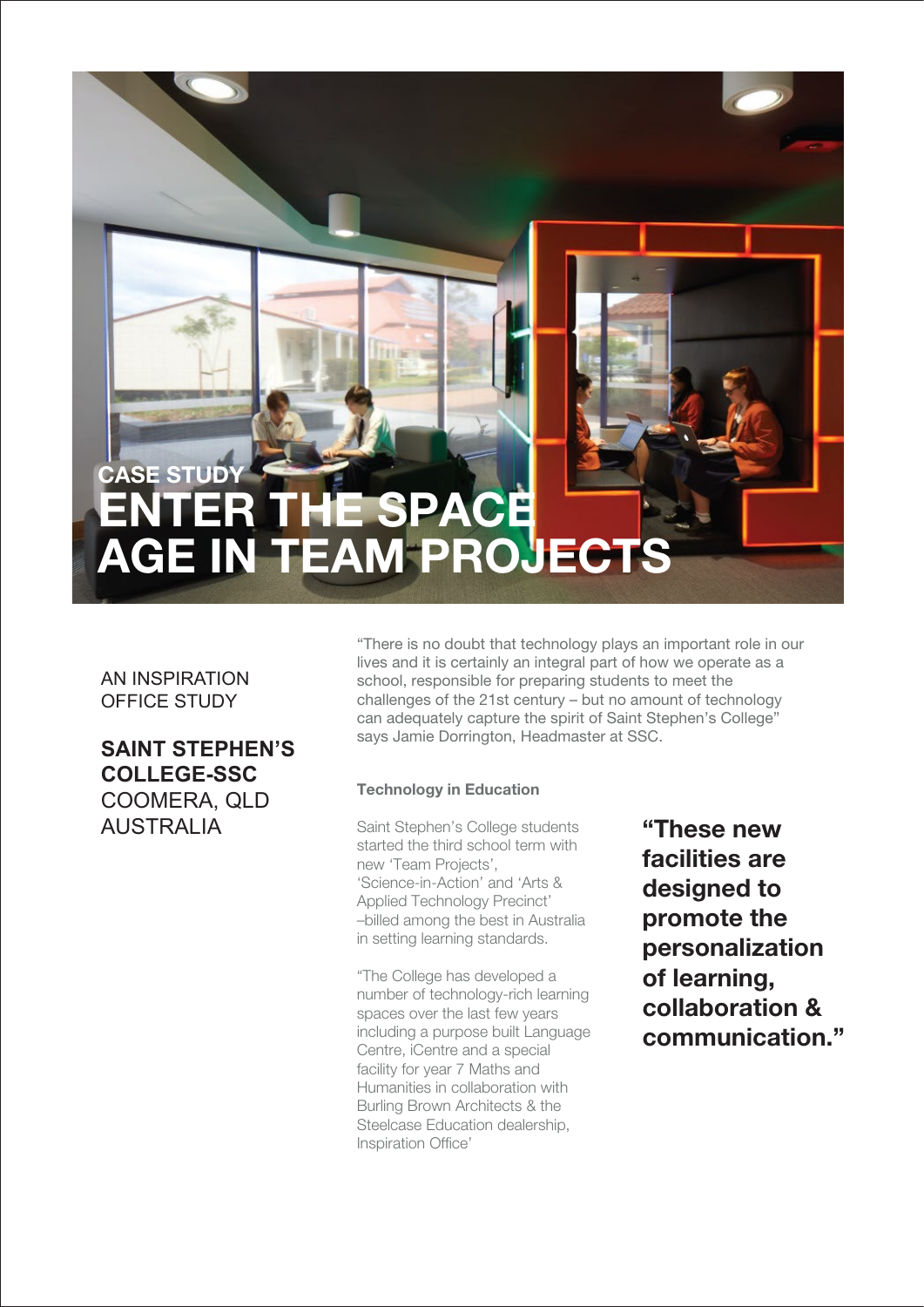

Classroom Report: Team Projects has a greater interactive, collaborative experience. "i wish every classroom was like this."

'Team Projects' is a digital futuristic facility equipped with collaborative learning furniture solutions supported by the latest education technology by Steelcase.

There are 3 digital learning spaces, DS1 is the main space

## "Digital content & knowledge is readily accessible to everyone around the settings"

Dolores Santosa – Business Manager

that offers three Media:scape digital collaboration settings allowing up to 6 devices to share, generate and access users on dual screens. Tiered seating around these settings enhance the collaborative experience.

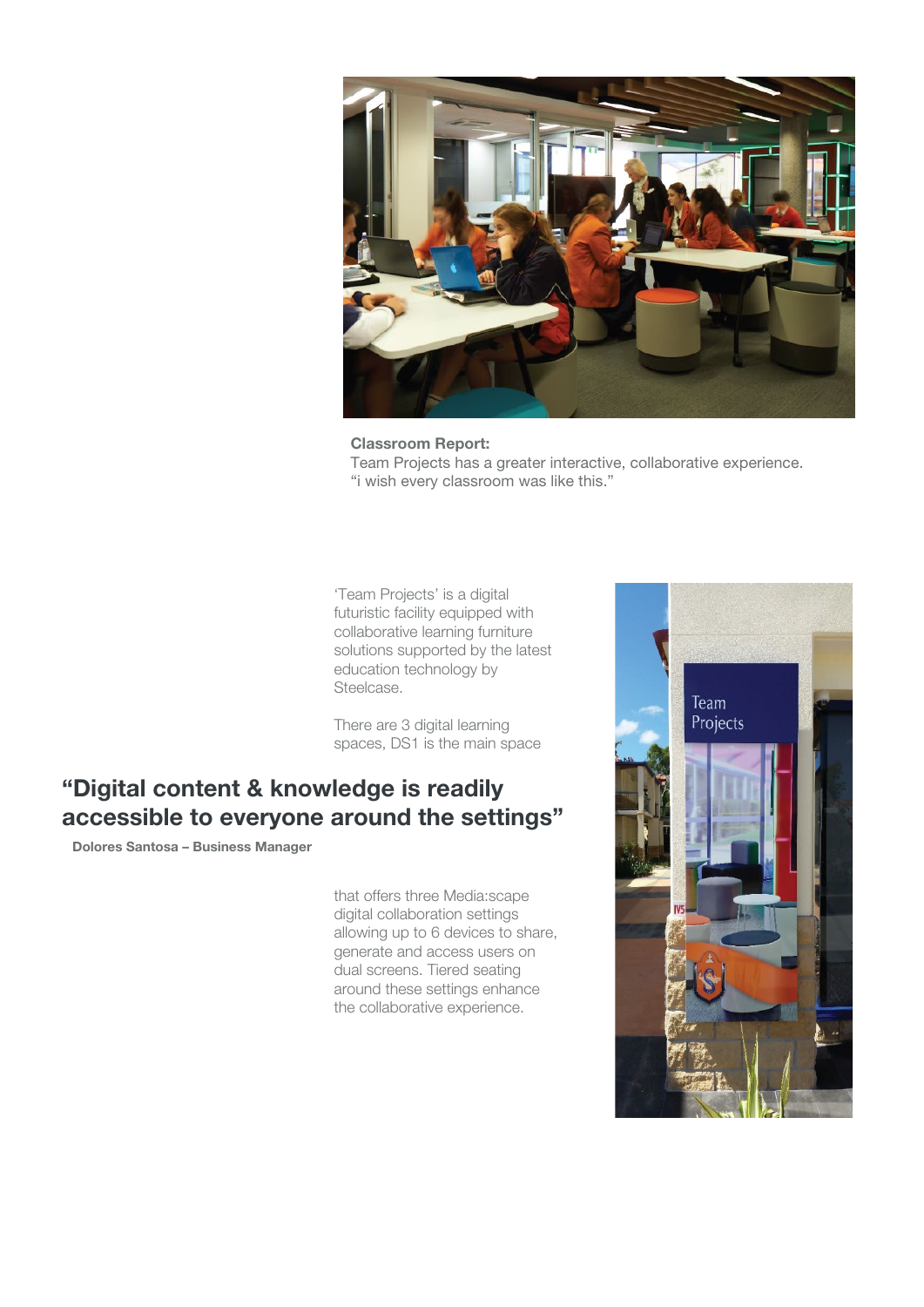### "Offering students a palette of posture & real choice was important"

Simon Brook – Burling Brown



#### Team Projects by the numbers:

1 Mobile Media:scape setting located at Verb Team tables with adjustable height 'Buoy' stools

2 Media:scape settings in enclosed spaces with seating for up to 12 students in each

1 Enclosed Discussion Booth designed for up to 6 students and lounge breakout space for 5 students

2 Enclosed 6 seater collaboration meeting rooms with writable vertical surfaces for building analogue content.

2 Stool height student collaboration zones

2 Active Learning Classrooms utilizing Steelcase Verb solutions Inspiration Office (Steelcase Dealership) collaborated directly with the leadership team at SSC & also with Simon Brook from Gold Coast based Architectural firm, Burling Brown.

"Offering students a palette of posture & real choice was important. The space was designed to reflect Saint Stephen's & Burling Brown's commitment towards digital collaboration & active learning. Every seat needs to be the best seat in the house"



Classroom Report: The Verb Classroom allows me to really be 'the guide on the side'